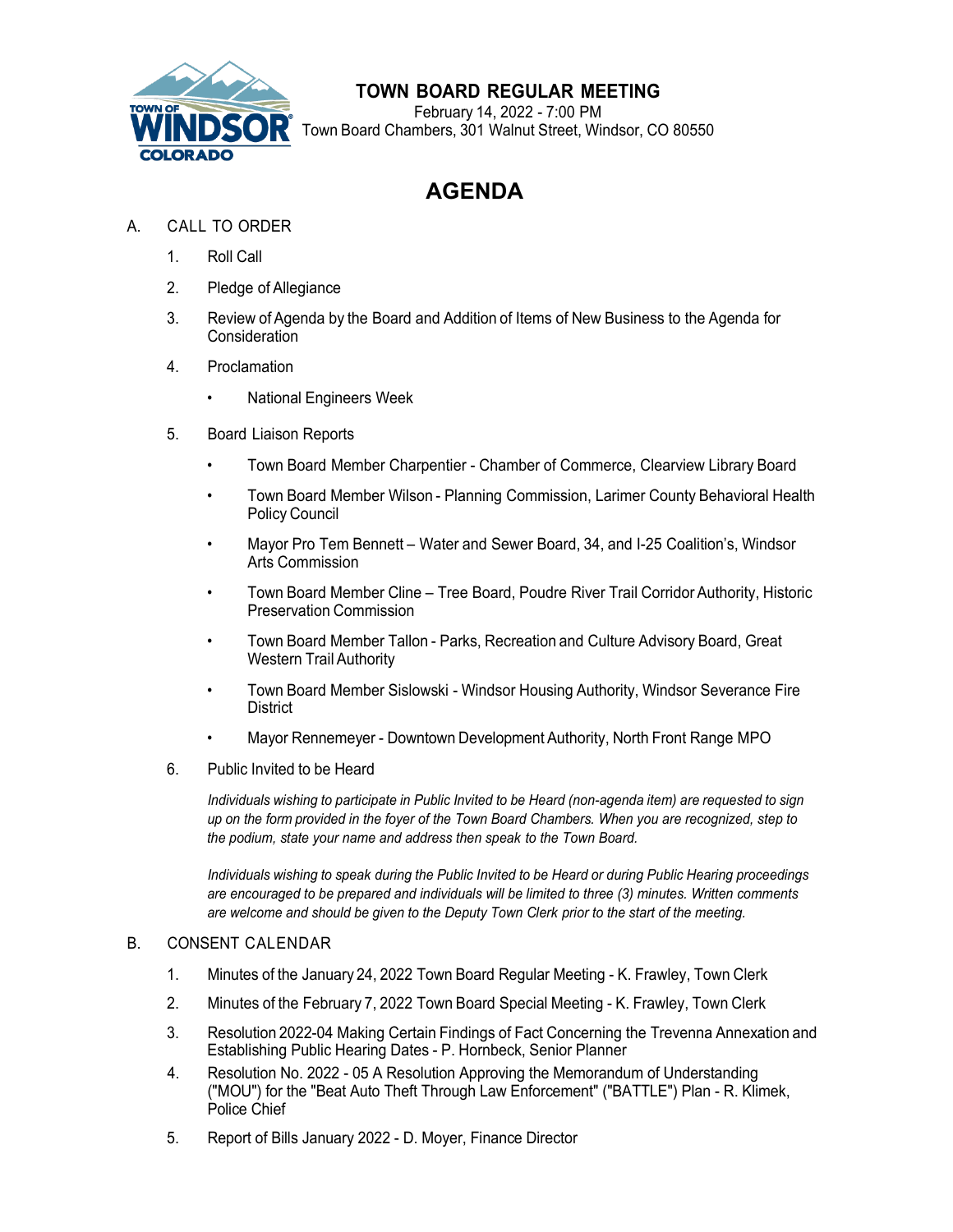#### C. BOARD ACTION

- 1. Public Hearing, Ordinance No. 2022-1643, Poudre Heights Valley Metropolitan District
	- Quasi-judicial action
	- Staff presentation: Ian D. McCargar, Town Attorney; Carolyn Steffl, Special Counsel
- 2. Ordinance No. 2022-1643 An Ordinance Approving The Service Plan For The Poudre Heights Valley Metropolitan District And Authorizing The Execution Of An Intergovernmental Agreement Between The TownAnd The District
	- First reading
	- Quasi-judicial action
	- Staff presentation: Ian D. McCargar, Town Attorney; Carolyn Steffl, Special Counsel
- 3. Public Hearing, Ordinance No. 2022-1644, Designation of 408 Walnut Street as a Historic Landmark
	- Quasi-judicial
	- Staff presentation: Paul Hornbeck, Senior Planner
- 4. Ordinance 2022-1644 An Ordinance Designating the Residence Located at 408 Walnut Street a Historic Landmark Pursuant to Chapter 15, Article XVI of the Windsor Municipal Code
	- First Reading
	- Quasi-judicial
	- Staff presentation: Paul Hornbeck, Senior Planner
- 5. Public Hearing, Ordinance No. 2022-1645, Designation of 115 5th Street as a Historic Landmark
	- Quasi-judicial
	- Staff presentation: Paul Hornbeck, Senior Planner
- 6. Ordinance 2022-1645 An Ordinance Designating the 1909 Windsor Town Hall, Correctional Facility and Fire Station a Historic Landmark Pursuant to Chapter 15, Article XVI of the Windsor Municipal Code
	- First Reading
	- Quasi-judicial
	- Staff presentation: Paul Hornbeck, Senior Planner
- 7. Resolution No. 2022-06 A ResolutionAmending the Monthly Base Fee for Town of Windsor Water Service Customers, and Authorizing the Implementation of Such Rates
	- Legislative Action
	- Staff Presentation: Mike Lucero, Customer Services Manager
- 8. Resolution No. 2022-07 A Resolution of the Windsor Town Board of the Town of Windsor, Colorado Authorizing the Town Clerk to Appoint Election Judges for the Regular Election
	- Legislative action
	- Staff presentation: Karen Frawley, Town Clerk
- 9. Resolution No. 2022 08 A Resolution Declaring a Non-Contested Election for Town of Windsor District 6, and Declaring Election of Jason Hallett as Representative to the Town Board from District 6 Pursuant to Section 31-10-507, C.R.S.
	- Legislative action
	- Staff presentation: Karen Frawley, Town Clerk
- D. COMMUNICATIONS
	- 1. Communications from TownAttorney
	- 2. Communications from Town Staff
		- a. Financial Report December 2021
	- 3. Communications from Town Manager
		- a. Monthly Board Report